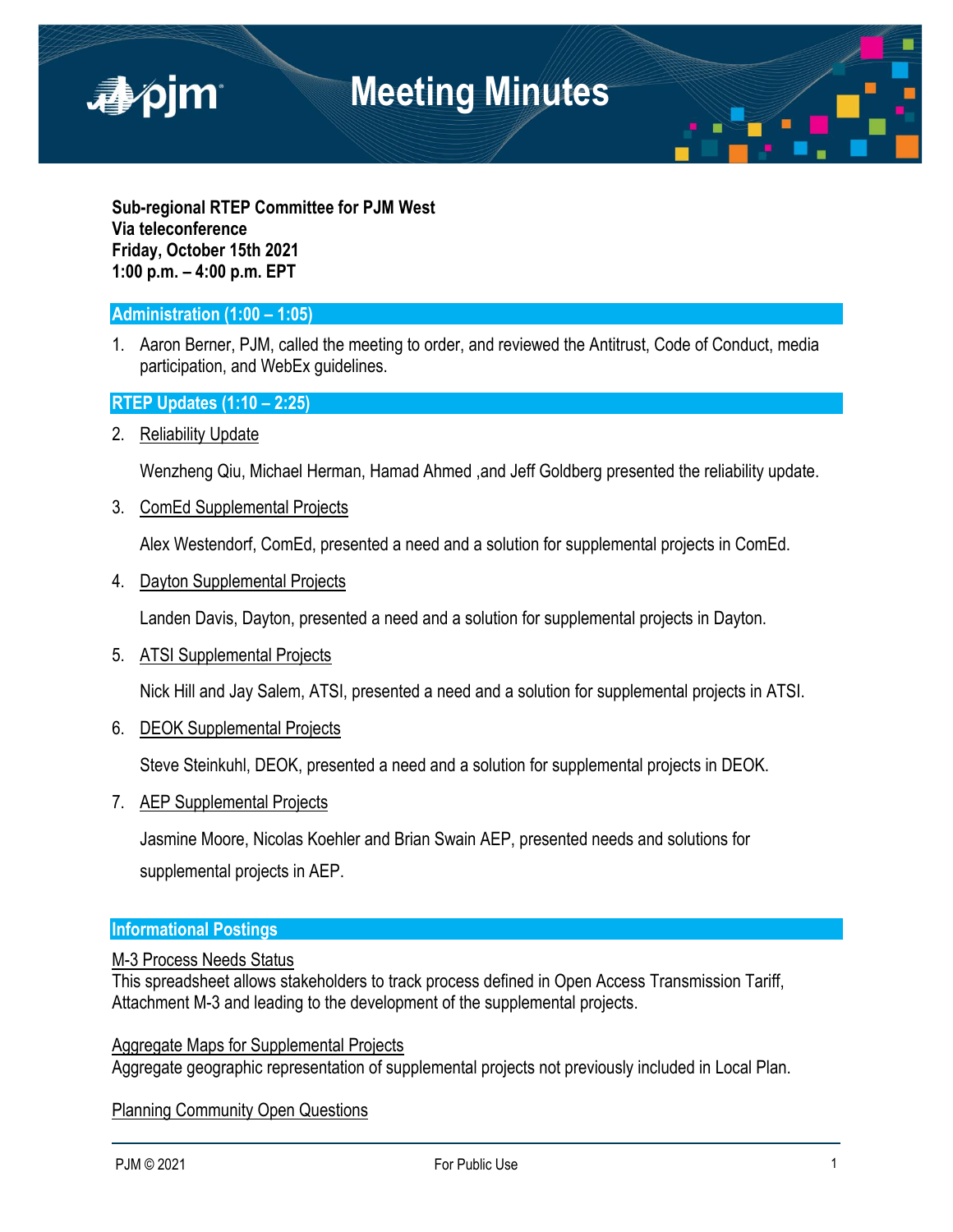

Open questions regarding M-3 projects received through Planning Community.

## M-3 Action Item List

M-3 action item list received through Planning Community, SRRTEP and TEAC meetings.

| <b>Future Meeting Dates</b> |  |  |
|-----------------------------|--|--|
|                             |  |  |

December 17, 2021 1:00 p.m. – 4:00 p.m. Teleconference

## **Attendance List**

| <b>Last Name</b> | <b>First Name</b> | <b>Company</b>                                   | <b>Sector</b>         |
|------------------|-------------------|--------------------------------------------------|-----------------------|
| ller             | Arthur (Art)      | Indiana Office of Utility Consumer Counsel       | End-Use               |
|                  |                   |                                                  | Customer              |
| Fuerst           | Gary              | American Transmission Systems, Inc.              | Transmission          |
|                  |                   |                                                  | Owner                 |
| Dolan            | Ryan              | Dayton Power & Light Company (The)               | Transmission          |
|                  |                   |                                                  | Owner                 |
| Anders           | David             | PJM Interconnection, LLC                         | None                  |
| Koepplinger      | Alexandria        | Michigan Public Service Commission               | None                  |
| Janicki          | Diane             | Boston Energy Trading & Marketing, LLC           | <b>Other Supplier</b> |
| <b>Mills</b>     | Paul              | Commonwealth Edison Company                      | Transmission          |
|                  |                   |                                                  | Owner                 |
| McGlynn          | Paul              | PJM Interconnection, LLC                         | None                  |
| Patt             | Dan               | <b>Alstom Grid</b>                               | None                  |
| Janapareddy      | Anupama           | Green River Holdings, LLC                        | Generation            |
|                  | (Anu)             |                                                  | Owner                 |
| <b>Stern</b>     | Alexander         | <b>Public Service Electric &amp; Gas Company</b> | Transmission          |
|                  | (Alex)            |                                                  | Owner                 |
| Mabry            | David             | McNees Wallace & Nurick LLC                      | None                  |
| Foladare         | Kenneth           | Geenex Solar LLC                                 | <b>Other Supplier</b> |
|                  | (Ken)             |                                                  |                       |
| Smyda            | Ashley            | <b>FirstEnergy Corporation</b>                   | Transmission          |
|                  |                   |                                                  | Owner                 |
| Wm               | Jett              | Duke Energy Ohio, Inc.                           | Transmission          |
|                  |                   |                                                  | Owner                 |
| Mason            | Julie             | Duke Energy Ohio, Inc.                           | Transmission          |
| Silwa            |                   |                                                  | Owner                 |
|                  | <b>Stanley</b>    | PJM Interconnection, LLC                         | None                  |
| <b>Bonifield</b> | Justin            | AEP Energy Partners, Inc.                        | Transmission          |
| de La Mora       | Luis              | Strom Power, LLC                                 | Owner                 |
|                  |                   |                                                  | <b>Other Supplier</b> |
| Wilson           | Ben               | Ohio Edison Company                              | Transmission          |
| Koehler          | <b>Nicolas</b>    |                                                  | Owner<br>Transmission |
|                  |                   | AEP Indiana-Michigan Transmission Company,       | Owner                 |
|                  |                   | Inc.                                             |                       |